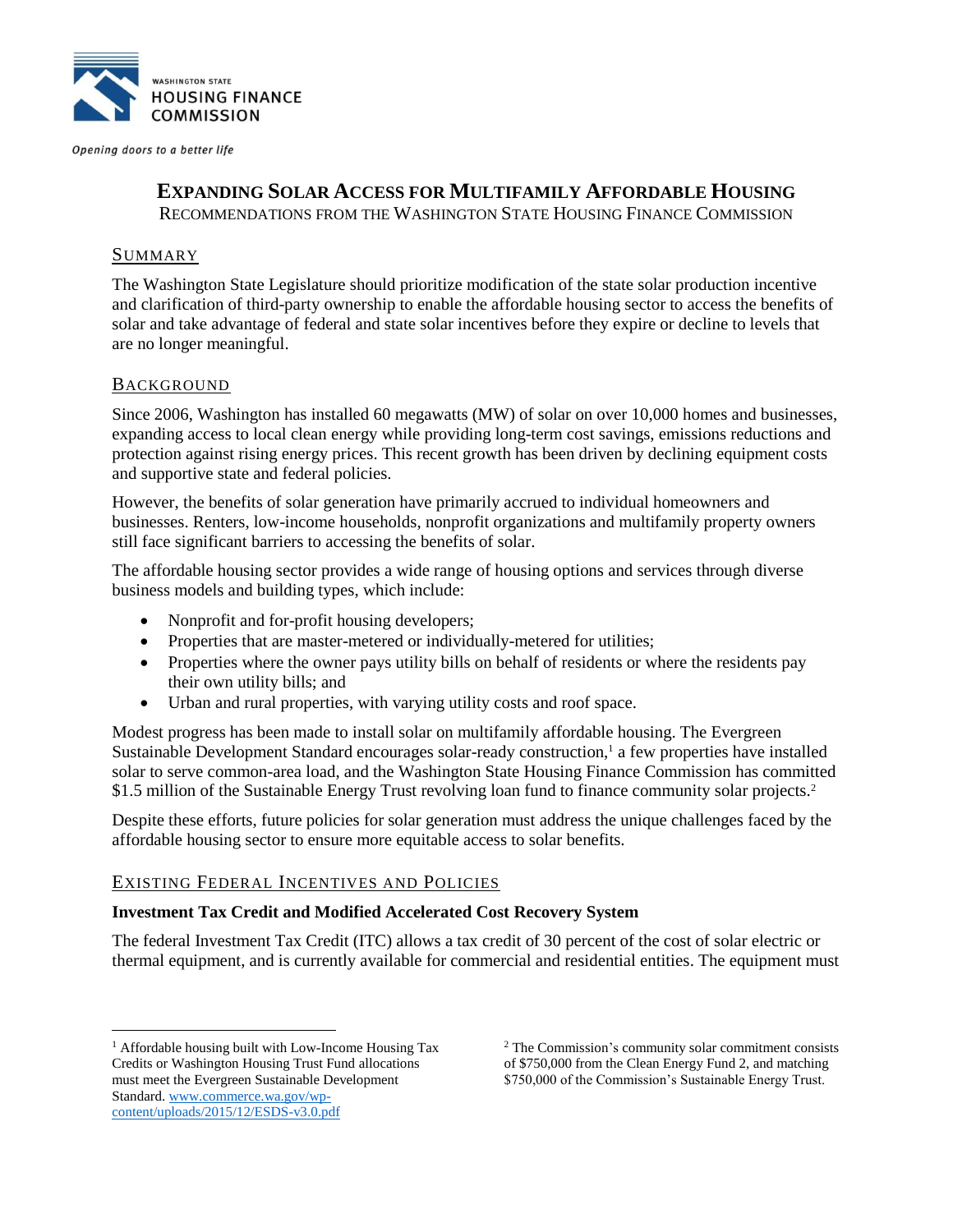be installed and operational in the year the credit is taken. For corporate entities, the value of the ITC is scheduled to gradually decrease to 10 percent by 2022. The residential ITC expires in 2020.

Modified Accelerated Cost Recovery System (MACRS) allows corporate entities to accelerate solar equipment depreciation over a property life of 5 years for federal tax purposes. MACRS includes bonus depreciation of 50 percent in the first-year of equipment placed in service. The MACRS is not scheduled to expire, however, only solar equipment placed in service before January 1, 2018 is eligible for the 50 percent bonus depreciation, after which the bonus declines.

*Impact on Affordable Housing:* The ITC and MACRS provide tax benefits that significantly shorten the payback term of installing solar equipment. Unfortunately, nonprofit organizations do not have the tax appetite to directly take advantage of either the ITC or MACRS. Certain ownership structures, such as an LLC created solely for the solar equipment, could allow nonprofits to indirectly benefit from the ITC and MACRS, but increase transaction costs for each project.



### **Timeline of Federal and State Solar Incentives**

# **Public Utilities Regulatory Policy Act Qualifying Facilities**

Under Public Utilities Regulatory Policy Act (PURPA), utilities are required to purchase electricity generated from qualifying renewable facilities that have generating capacity less than 80 megawatts (MW).<sup>3</sup> Utilities pay generators' rates up to the utility's avoided cost, which includes energy and capacity costs. Avoided cost rates are lower than retail rates, but usually higher than wholesale market rates. Utilities may offer standard rate contracts<sup>4</sup> for small projects (typically less than 5MW capacity) or negotiate rates for each project for a defined length of time. After the contract expires, the utility and customer may renegotiate rates or the customer may accept the standard rate based on current avoided cost rates. Utility payments to owners of PURPA projects are taxable income, unlike net metering credits.

*Impact on Affordable Housing: PURPA contract rates can be significantly lower than* retail electric rates, and therefore offer smaller financial benefits for customers. However, PURPA projects are not subject to the state net metering size and location requirements and could potentially use community solar models to distribute benefits to participants.

 $\overline{a}$ 

<sup>3</sup> 18 C.F.R. Part 292 Subpart B. <sup>4</sup> WAC 480-107-095 for investor-owned utilities.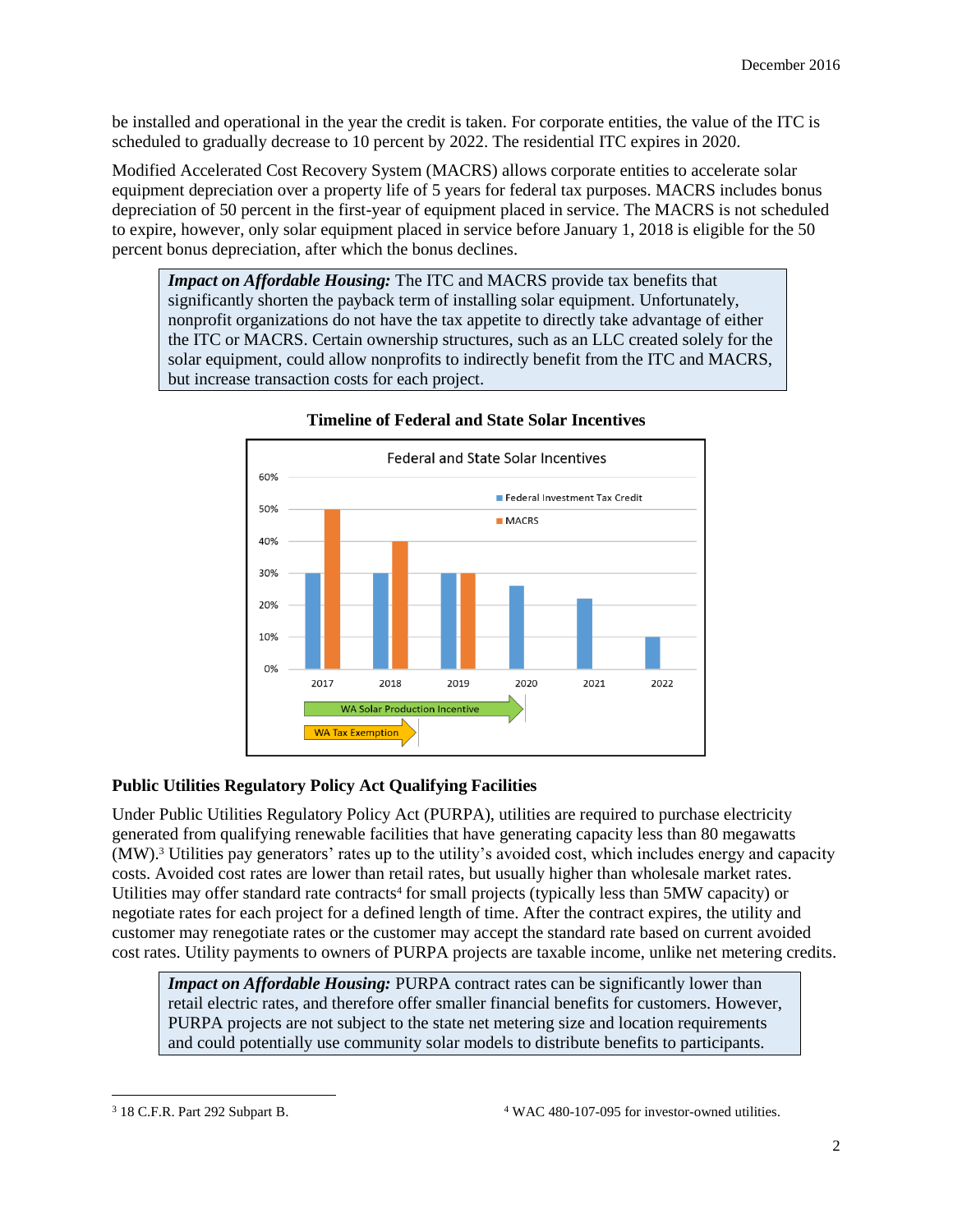# EXISTING STATE INCENTIVES AND POLICIES

### **Net Metering**

State net metering law requires utilities to credit customer bills when a customer-owned renewable energy system produces more than the customer consumes each month.<sup>5</sup> The on-bill credit is paid at the retail rate of electricity. Unused credits carry over from month to month, and any unused credits accrued by April 30 of each calendar year are ceded to the utility. Utilities are required to provide net metering for eligible systems up to 100kW capacity, though utilities may net meter larger systems at their discretion. Solar systems eligible for net metering must be "intended primarily to offset part or all of the customergenerator's requirements for electricity."<sup>6</sup>

The net metering statute technically allows meter aggregation, where readings and billings are combined for all meters at the premise of a customer solar project. However, utilities are authorized to require the customer to pay for software to accommodate meter aggregation.<sup>7</sup> Meter aggregation is similar to virtual net metering, a billing mechanism used in other states to proportionally credit solar production from a community solar project to participants according to their usage or ownership share. Few utilities in Washington have upgraded their billing systems to provide widespread virtual net metering, but many are instead allocating bill credits annually for their own community solar programs.

*Impact on Affordable Housing:* Many property owners pay for common-area utilities and are distinct utility customers from the tenants. Owners seeking to install solar on affordable housing are generally limited to systems that offset common-area demand rather than the entire property. Although meter aggregation could enable solar projects to be scaled to the demand of an entire affordable housing property rather than an individual meter's demand, the statute effectively shifts the cost burden of billing software from the utility to the customers of each project.

### **Renewable Energy System Cost Recovery (Production Incentive)**

The state production incentive pays solar owners for every kilowatt-hour (kWh) of electricity produced, not just the net metered electricity. <sup>8</sup> The current incentive starts at \$0.15 per kWh produced, increases to \$0.30 per kWh for community solar, and can be as high as \$1.08 per kWh if all of the systems components are made in Washington. Annual incentive payments are limited to \$5,000 per eligible customer and are paid by utilities, which receive state public utility tax credits equal to total incentive payments made. A utility may issue total annual production incentive payments up to 0.5% percent of net retail sales or \$100,000, whichever is greater.

**Impact on Affordable Housing:** Several utilities have already reached the production incentive limits and reduced their incentive rates per customer, creating uncertainty for customers considering installing new solar arrays. Some utilities who have reached their caps have opted to close the program to new customers. The state production incentive expires in 2020, creating further uncertainty about the financial benefits of solar.

# **Community Solar**

Community solar projects allow individuals or organizations that do not own property, do not have adequate solar resource on their property or do not have the upfront capital to invest in solar, to receive the benefits of solar. Participants in community solar projects purchase kW units of the project, which entitle them to a portion of the financial benefits and power generation of the array. Community solar projects are eligible for the state solar production incentive if they have generating capacity of no more

 $\overline{a}$ 

<sup>5</sup> RCW 80.60.030(3)(b).

 $6$  RCW 80.60.010(10)(d).

<sup>7</sup> RCW 80.60.020(2). <sup>8</sup> RCW 82.16.120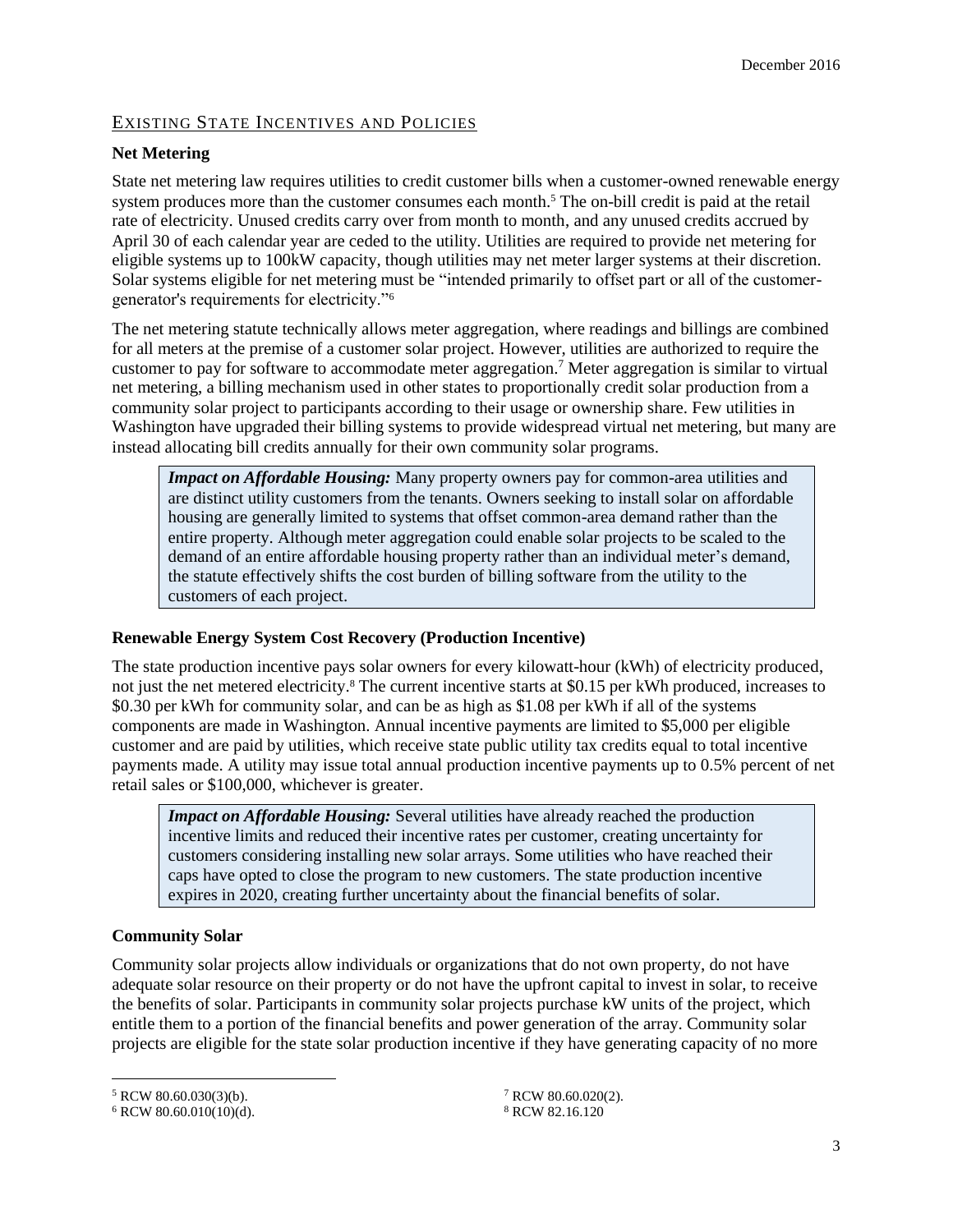than 75 kW and are located on property that is either owned by a local governmental entity or owned or leased by the utility that owns the system.<sup>9</sup> Although there is no prohibition to siting community solar projects on other properties, such projects would be ineligible for the state solar production incentive.

*Impact on Affordable Housing:* Community solar projects involve higher administrative costs than customer-owned systems, and thus are more difficult to justify financially without the state solar production incentive. The production incentive restricts the size and location of community solar projects, which has inhibited the number of community solar projects around the state. Further, most utilities have not upgraded their billing systems to efficiently accommodate community solar, meter aggregation or virtual net metering. Although community solar has the potential to benefit affordable housing, current policies actively inhibit such projects.

### **Sales Tax Exemption**

The state sales tax exemption applies to the purchase of equipment capable of generating up to 10 kilowatts. This incentive is scheduled to expire June 30, 2018. The state sales tax exemption is only available for "solar systems that generate 10kW or less." 10

### POLICY OPTIONS TO EXPAND SOLAR ACCESS

The existing incentives were not designed with multifamily housing in mind, and the program rules present barriers for deployment on multifamily properties. The challenges discussed above fall into four broad categories: financial, size and location, metering, and administration. The following policy changes would enable the affordable housing sector to more adequately access solar benefits while federal incentives are still meaningful.

### **A. Modify Solar Production Incentive**

Modification of the production incentive should:

- 1. Expand property location requirements for community solar project eligibility.
- 2. Ensure that the incentive rate for community solar is sufficiently higher than the residential and commercial incentive rates to overcome additional administrative costs and inability of nonprofits to access federal tax credits.
- 3. Increase size limits on eligible projects to allow greater economies of scale.
- 4. Allow property owners in contract with a third party owner to receive the production incentive (see Option B below).

# **B. Clarify Third-Party Ownership**

In basic third-party ownership models in many other states, a private third-party entity owns the solar array and interfaces with the utility on behalf of a customer. The customer enters a long-term contract for the rights to the electrical production. The third party can claim the federal tax incentives, while the customer should still be able to receive state production incentives. Third-party ownership can simplify capital, location and administrative barriers for multifamily or community solar projects.

The Washington Utilities and Transportation Commission (UTC) has concluded that third-party ownership "likely would be subject to Commission jurisdiction," but that "the current statutory framework falls short" in clarifying the scope of that jurisdiction.<sup>11</sup> The legislature should clarify the degree of jurisdiction the UTC would have over third-party owners of solar projects.

 $\overline{a}$ 

<sup>9</sup> RCW 82.16.110(2)(a).

<sup>&</sup>lt;sup>10</sup> RCW 82.08.963.